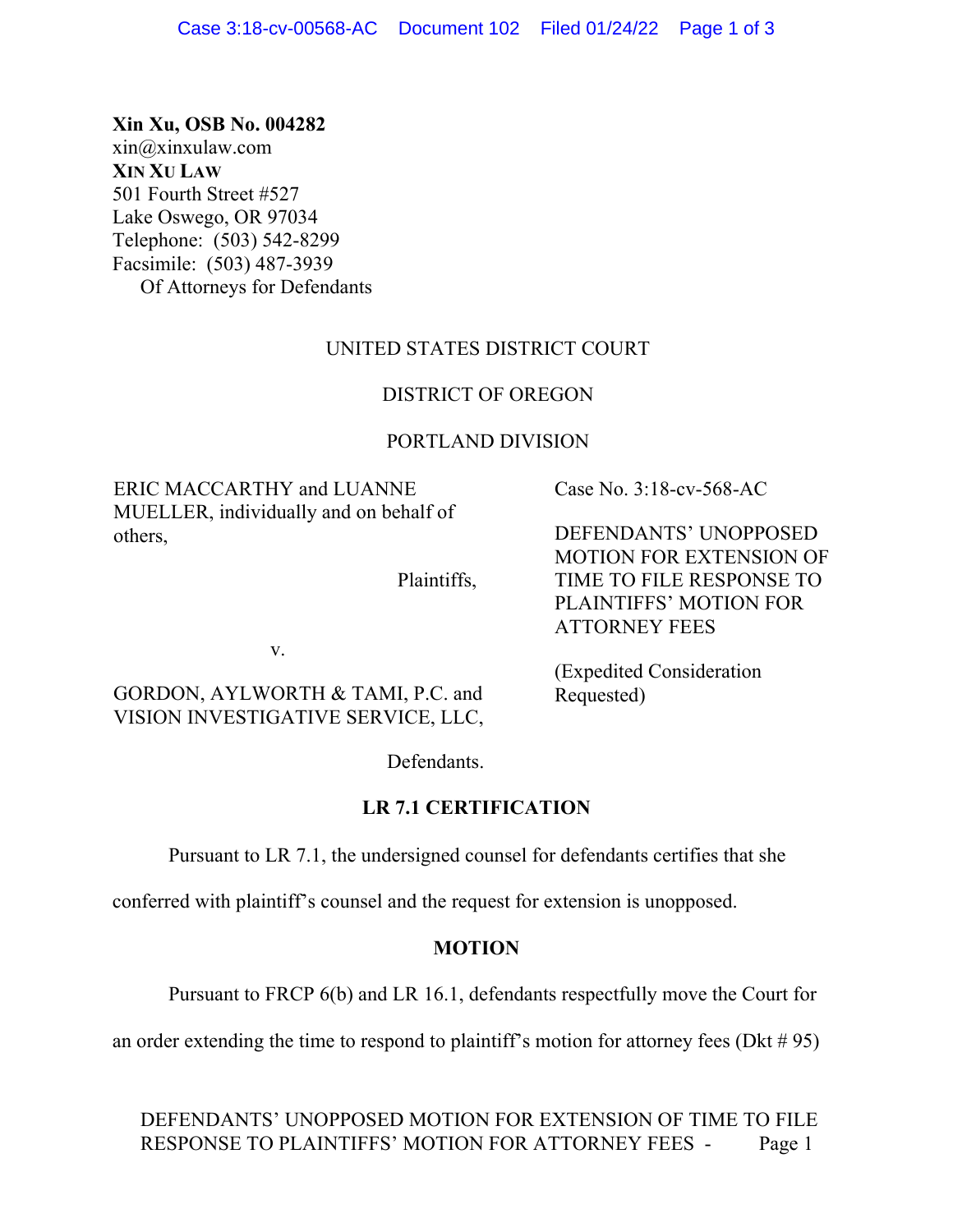by 14 days, from January 25, 2022 to February 8, 2022 to accommodate defense counsel's workload.

This is defendants' first request for extension on the motion for attorney fees.

Plaintiffs do not oppose the request.

Dated this 24<sup>th</sup> day of January, 2022.

#### **XIN XU LAW**

By: /s/ Xin Xu Xin Xu, OSB No. 004282 Email: xin@xinxulaw.com Attorney for Defendants